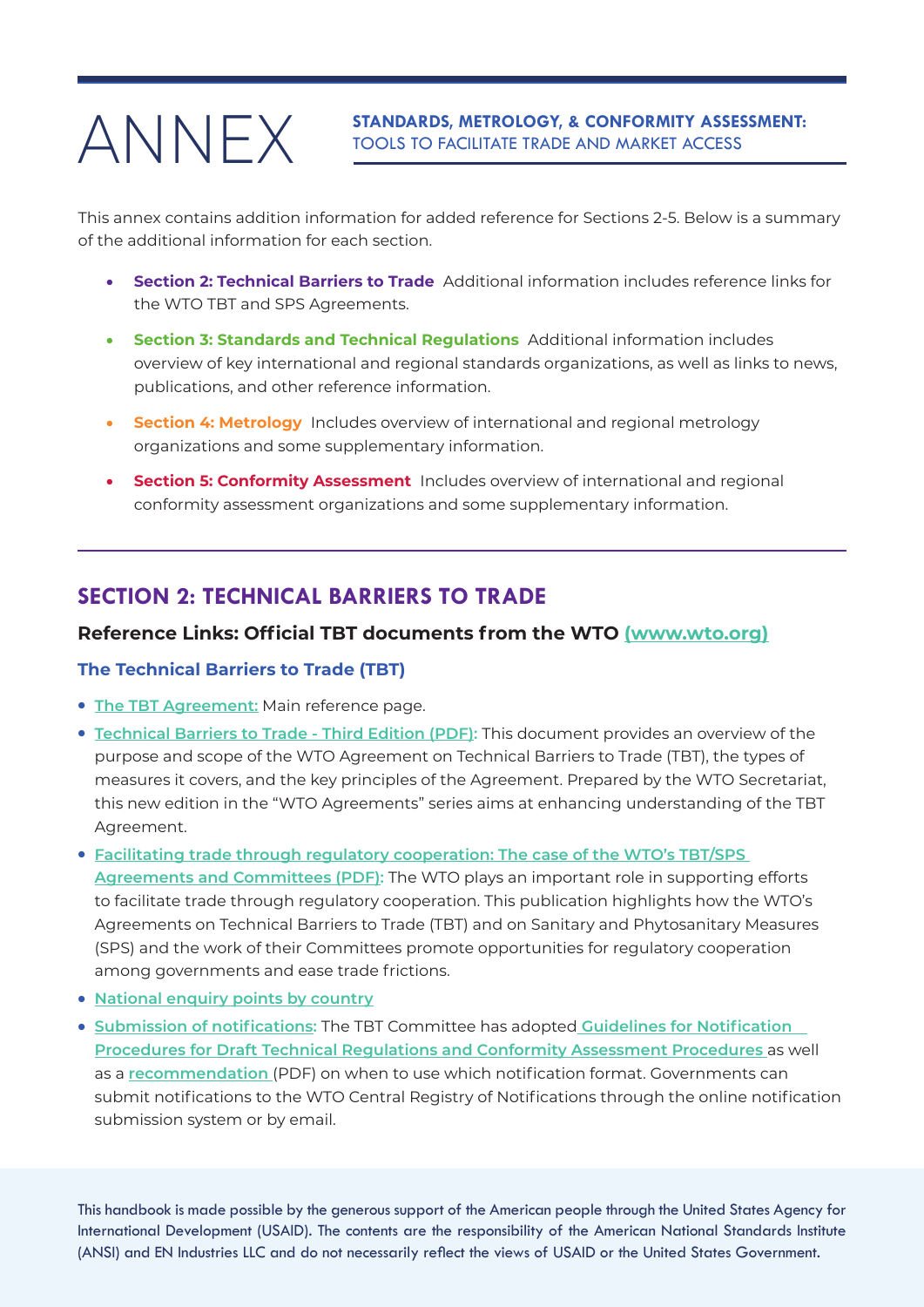- **[TBT Notification Submission System](https://nss.wto.org/tbtmembers/) (TBT NSS):** For access, contact the TBT NSS team at **[tbtnss@wto.org](mailto:tbtnss@wto.org)**.
- Notifications can be submitted by email as an alternative to the Central Registry of Notificatio, at **[crn@wto.org](mailto:crn%40wto.org?subject=)**. **[Please visit the WTO website](https://www.wto.org/english/tratop_e/tbt_e/tbt_notifications_e.htm)** for the format for submissions.
- **[WTO ISO Standards Information Gateway](https://tbtcode.iso.org/sites/wto-tbt/home.html): Includes information on TBT, on notifications from** standardizing bodies under the TBT Code of Good Practice **[including all the standardizing](https://tbtcode.iso.org/sites/wto-tbt/list-of-standardizing-bodies.html)  [bodies](https://tbtcode.iso.org/sites/wto-tbt/list-of-standardizing-bodies.html)** that have accepted the TBT Code of Good Practice, and other reference documents and links.
- **[TBT Official Documents:](https://www.wto.org/english/tratop_e/tbt_e/tbt_work_docs_e.htm)** Working documents of the TBT Committee
- **[Electronic circulation of TBT Notifications](https://www.wto.org/english/tratop_e/tbt_e/tbt_mailing_list_e.htm):** Sign up to receive TBT notifications by e-mail.
- <sup>l</sup> **[Technical Assistance related to Technical Barriers to Trade:](https://www.wto.org/english/tratop_e/tbt_e/tbt_tech_e.htm)** Technical Assistance related to Technical Barriers to Trade is essential to the participation of developing and least developed countries in the multilateral trading system. It allows them to effectively implement as well as benefit from the TBT Agreement.
- **[Principles for the Development of International Standards, Guides and Recommendations](https://www.wto.org/english/tratop_e/tbt_e/principles_standards_tbt_e.htm)**

#### **General documents of the TBT Agreement in relation to Technical Assistance**

- **[Transparency provisions of the TBT Agreement](https://www.wto.org/english/tratop_e/tbt_e/booklet_transparency_e.doc)** (MS Word)
- **[Databases on TBT-related technical assistance](https://www.wto.org/english/tratop_e/tbt_e/tbt_tech_link_e.htm)**
- **[Technical cooperation programme of the TBT Committee](https://www.wto.org/english/tratop_e/tbt_e/tbt_tech_prog_e.htm)**
- **[WTO Events, Workshops, and Training on TBT](https://www.wto.org/english/tratop_e/tbt_e/tbt_events_e.htm)**

#### **Sanitary and Phytosanitary Measures (SPS)**

- **.** [Understanding the WTO Agreement on Sanitary and Phytosanitary Measures:](https://www.wto.org/english/tratop_e/sps_e/spsund_e.htm) Introduction to SPS measures
- **[How to apply the transparency provisions of the SPS Agreement](https://www.wto.org/english/tratop_e/sps_e/spshand_e.pdf)** (PDF)
- **[The full fext of the SPS Agreement](https://www.wto.org/english/tratop_e/sps_e/spsagr_e.htm)**
- **[SPS Handbook Training Module](https://www.wto.org/english/tratop_e/sps_e/sps_handbook_cbt_e/signin_e.htm)**
- **[Members' Transparency Toolkit on Work in SPS](https://www.wto.org/english/tratop_e/sps_e/transparency_toolkit_e.htm)**
- **[Operating the SPS notification authority](https://www.wto.org/english/tratop_e/sps_e/sps_handbook_cbt_e/c2s1p1_e.htm)**
- **A practical manual for SPS National Notification Authorities and SPS National Enquiry Points** [\(PDF\)](https://www.wto.org/english/tratop_e/sps_e/practical_manual_for_sps_national_notification_authorities_and_sps_national_enquiry_points_7531_18_e.pdf)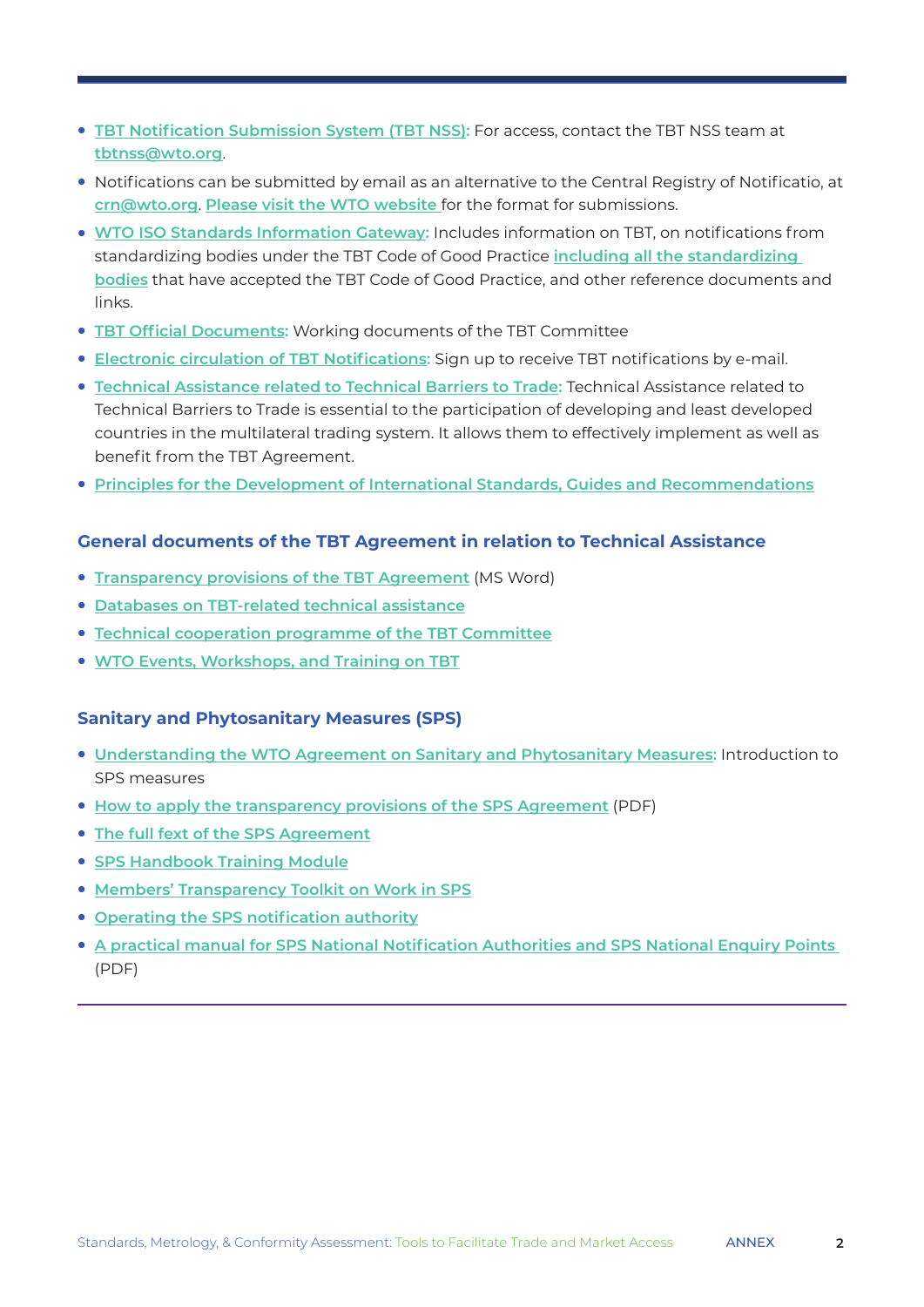# **SECTION 3: STANDARDS AND TECHNICAL REGULATIONS**

# **International, Regional, and National Standards Organizations**

A wide array of organizations participate in the coordination, harmonization, and development of international standards. This section provides a brief introduction to a few of the main players in this field.

# **International Standards Organizations – National Bodies Membership**

The following are international standards organizations whose main members are official national standards bodies or organizations.

## **The International Organization for Standardization [www.iso.org](http://www.iso.org)**

ISO is the world's largest (over 20,500 standards) developer and publisher of International Standards. ISO is a network of the national standards institutes of 162 countries, one member per country, with a Central Secretariat in Geneva, Switzerland, that coordinates the system.

Through its international membership, ISO coordinates standards development. To develop a standard, each ISO member elects to nominates technical experts to participate in a given technical committee, who will work to develop a draft standard(s) to meet a specified market need. Following initial development, draft standards are shared for a period of comment and discussion, which is preceded by a voting process which seeks to gain consensus. If consensus cannot be reached, the draft will be further amended before returning to the voting process. This process generally lasts three years from proposal to finalization of a new ISO standard.

ISO through the activities of DEVCO, (ISO Committee on developing country matters) have been providing assistance to developing countries for nearly fifty years. The web site highlights the numerous ways in which **[ISO helps developing countries](https://www.iso.org/files/live/sites/isoorg/files/store/en/PUB100374.pdf)** to participate in international standardization activities. Technical assistance is a pivotal element of DEVCO's work, and training is recognized as one of the key components. Users will find information covering the broad spectrum of [DEVCO's technical assistance activities](http://www.iso.org/iso/resources/developing_countries/technical_assistance_devco/features_of_technical_assistance.htm) and details of ISO's [training services](http://www.iso.org/iso/about/training_at_iso.htm). In addition to information on relevant publications, the [publications and resources](http://www.iso.org/iso/resources/developing_countries/publications_and_resources_devco.htm) page gives links to download or obtain the individual documents.

Examples of technical assistance include Seminars, Workshops, Training courses, Training-oftrainers programs, Fellowships, Training materials, and reference publications, including e learning.

# **The International Electrotechnical Commission (IEC) [www.iec.ch](http://www.iec.ch)**

The IEC is a global organization that prepares and publishes international standards for all electrical, electronic, and related technologies (over 10,000 standards). Similar to ISO, the IEC promotes international cooperation on all questions of electrotechnical standardization and related matters. IEC standards cover a vast range of technologies and includes participation from 173 countries.

Members to the IEC are represented by technical experts who are nominated by and represent their respective national committee. Together, nearly 20,000 experts from industry, government, testing and research laboratories, academia, and consumer interest groups support the development of IEC standards.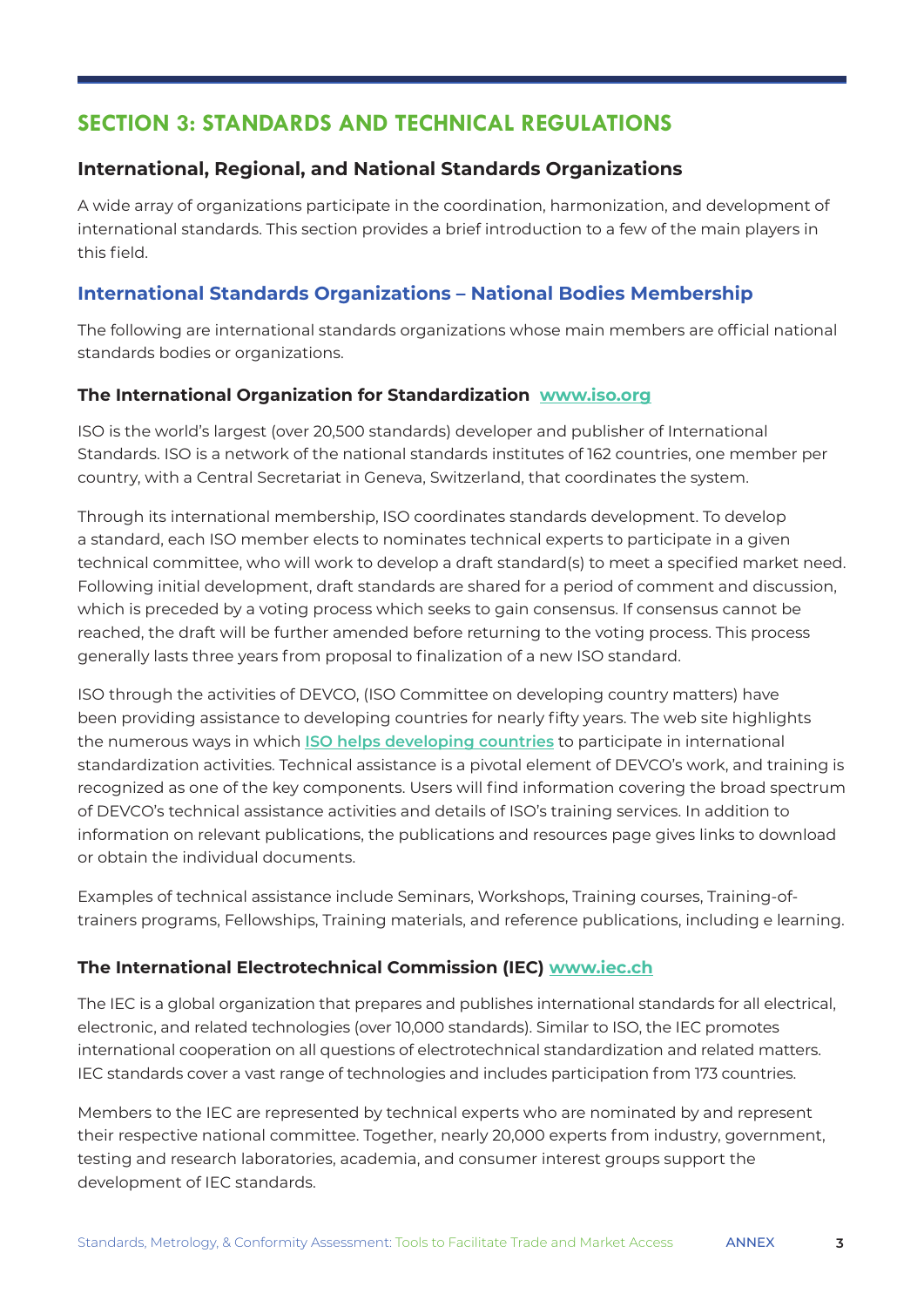IEC standards are developed over seven stages beginning with the preliminary stage, in which future projects are considered for development and working toward final approval (stage 6) and publication (stage 7). Between these stages, members assemble relevant technical committees (TC) to develop a working draft of newly proposed standards before sharing an approved draft with the full TC of observing (O) and participating (P) national committee members for comment and approval.

In the IEC, it is important to note the respective roles of P-members and O-members. These distinctions refer to member country status in a TC. P-Members can send national experts to participate in technical work in the development and approval of a standard, while O-members only retain observer status.

# **The International Telecommunications Union (ITU) [www.itu.int](http://www.itu.int)**

ITU is the leading [United Nations](about:blank) (UN) agency for information and communication technologies. As a UN agency, it serves as the global focal point for governments and the private sector in helping the world communicate across its three, core sectors: [radio communication](about:blank)s, [standardization](about:blank), and [development.](about:blank) Since its establishment in 1865, ITU has led contribution and consensus-based standards development or ITU-T Recommendations.

The ITU standards development process begins with membership as member organizations can submit information and communication technologies (ICT) issues that they have identified as in need of standardization. Following submission of an inquiry, a Study Group is assembled to assess and approve further development of a draft Recommendation (draft Rec) by a Working Party (WP). A mature draft Rec is forwarded to the Alternative Approval Process for review and consideration by members. At this stage, draft Recs enter a comment process before a final ITU-T Recommendation is approved.

# **Codex Alimentarius Commission [www.fao.org/fao-who-codexalimentarius](http://www.fao.org/fao-who-codexalimentarius )**

Codex is an intergovernmental body with over 170 members within the framework of the Joint Food Standards Program established by the Food and Agriculture Organization of the United Nations (FAO) and the World Health Organization (WHO), with the purpose of protecting the health of consumers and ensuring fair practices in the food trade. Codex Alimentarius (Latin, meaning Food Law or Code) is the result of the Commission's work: a collection of internationally adopted food standards, guidelines, codes of practice, and other recommendations.

# **Regional Standards Bodies**

**[African Organisation for Standardisation](https://www.arso-oran.org/) (ARSO)** facilitates inter-African and global trade through harmonized standards and conformity assessment procedures.

In Africa, the increased reference to standardization in trade and economic policies and as a regulatory instrument and development tool is a clear indication of the future prospects of Africa's sustainable development, and the eminent role of ARSO and the [Pan African Quality Infrastructure](http://www.paqi.org/) (PAQI) in general.

PAQI are the overarching quality institutes for the African continent. These institutes were developed as part of the African Union Commission to increase continental coordination in the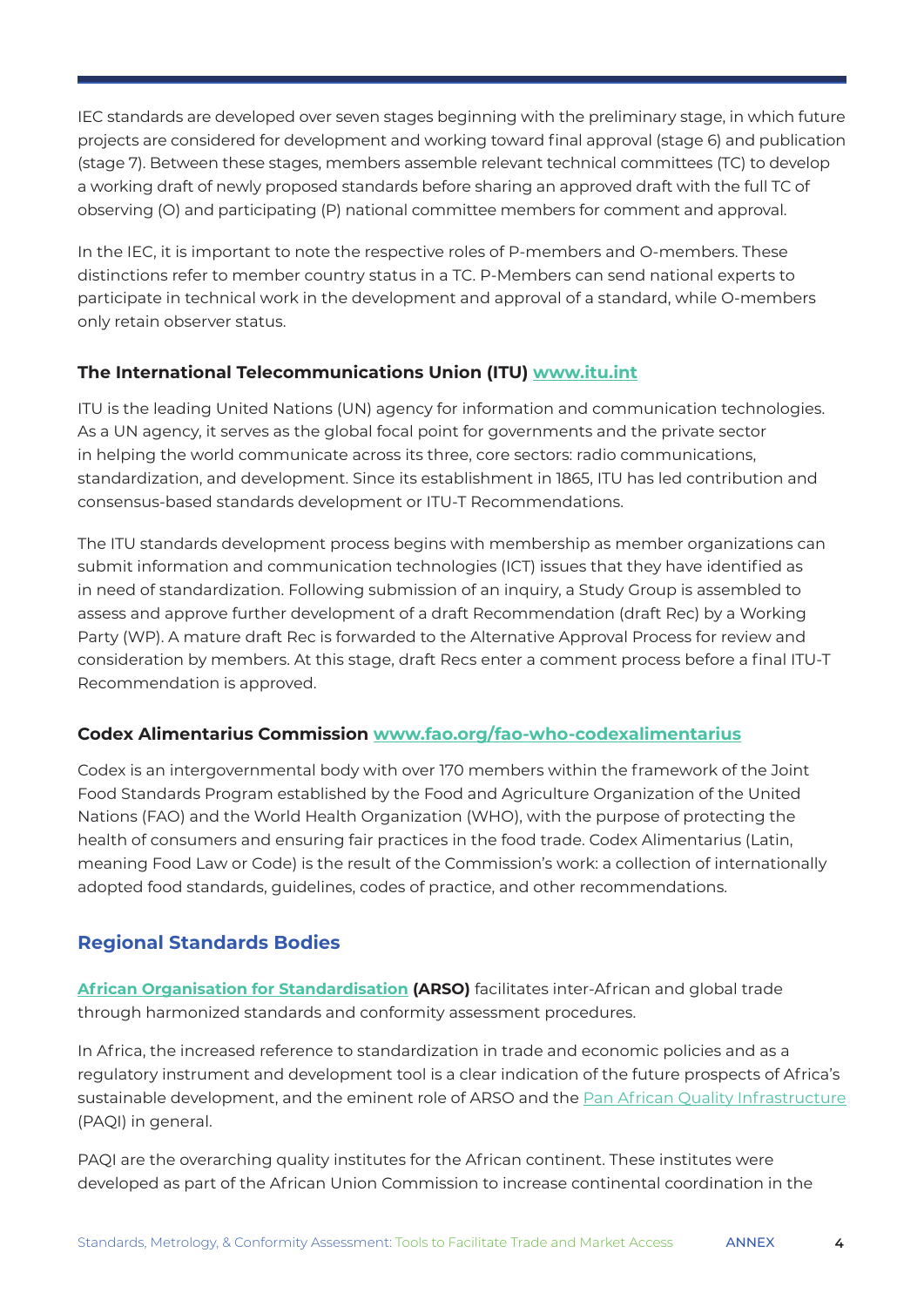area of standards, conformity assessment, metrology, and accreditation. PAQI is comprised of four organizations: ARSO, the African Electrotechnical Standardisation Commission (AFSEC), the African Accreditation Cooperation (AFRAC), and the Intra-African Metrology System (AFRIMETS).

#### The **[European Committee for Standardization](https://www.cencenelec.eu/) (CEN), the [European Committee for](https://www.cencenelec.eu/)  [Electrotechnical Standardization](https://www.cencenelec.eu/) (CENELEC), and the [European Telecommunications](https://www.etsi.org/)  [Standards Institute \(ETSI\)](https://www.etsi.org/)** are all officially recognized European Standards Organizations.

The formation of the single market in Europe has, as one of its objectives, the elimination of barriers to trade between the Member State countries. Differences between national laws, standards, and conformity assessment procedures made trade between the countries difficult, contentious, and expensive. In order to eliminate these barriers, a new legislative technique and strategy was instituted. The new approach was designed to envelop, or "harmonize," the health, safety, and environmental requirements of Member States into one European-wide legislative package. The new approach to lawmaking, or "harmonization," was a new set of laws that emanated from the European Commission in Brussels, Belgium. They are called the New Approach Directives. In each case, one new approach directive replaced existing legislation with the same scope in the fifteen-member nations. Member States were required to adopt the new harmonized laws.

**["New Approach" Directives](https://ec.europa.eu/growth/single-market/goods/new-legislative-framework_en)** (or Community Law) set out the essential requirements, for example on safety, written in general terms that must be met before products may enter the market in the European Community. European harmonized standards provide detailed technical information enabling manufacturers to meet these essential requirements. The directives also explain how manufacturers are able to demonstrate conformity with the essential requirements. Products that meet the essential requirements are to display the CE marking, as described in the particular directive, which means that the products can be sold anywhere in the Community. However, some Directives do not require CE Marking. These directives cover a very wide range of product areas (except food, which is covered in the old approach). Third party testing can be mandatory, but not always. Nonetheless, false claims of compliance face prosecution.

It is important to note that non-EU members that have significant trade with the region have begun to adopt and implement the New Approach Directives as national technical regulations. This concept eliminates the need for developing countries to create their own technical regulations and standards, and simplifies trade between the developing country and EU member states. CEN-CENELEC members are able to access the European standards.

**[Association of Southeast Asian Nations Consultative Committee on Standards and Quality](https://asean.org/meetingreportparent/asean-consultative-committee-for-standards-and-quality-accsq/) (ASEAN ACCSQ)** is a committee within ASEAN established to facilitate trade in the region. Recognizing the contribution of standards and conformity assessment as two "pillars" that facilitate and liberalize trade and investment in the region, ACCSQ seeks to harmonize national standards with international standards and implement mutual recognition arrangements on conformity assessment, striving for its end goal of "One Standard, One Test, Accepted Everywhere."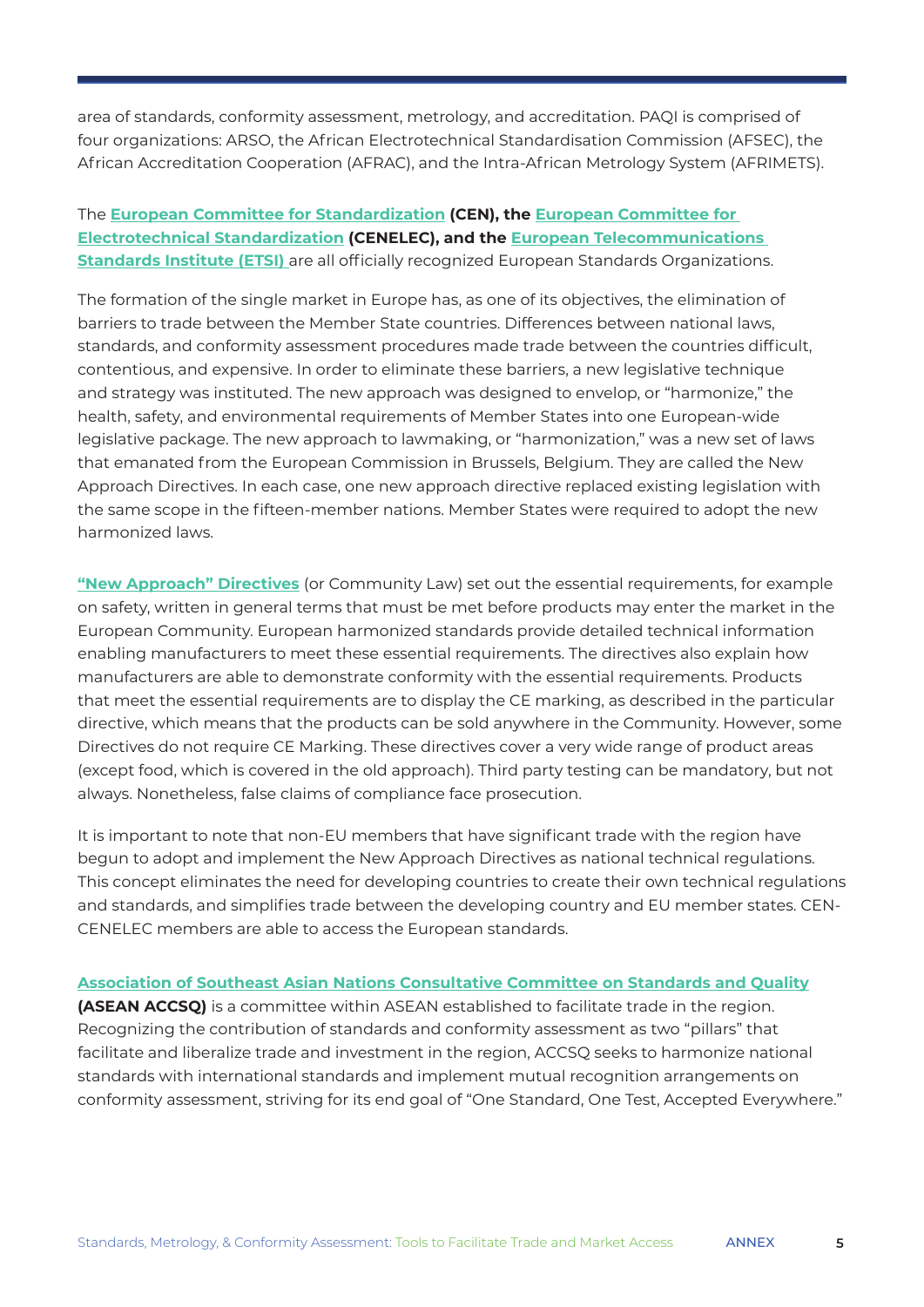**[Euro-Asian Interstate Council for Standardization, Metrology and Certification \(EASC\) of the](https://www.rst.gov.ru/portal/eng//home/cooperation/eacs#:~:text=Euroasian%20Interstate%20council%20(EASC)&text=The%20Interstate%20Council%20for%20Standardization,of%20standardization%2C%20metrology%20and%20certification.)  [Commonwealth of Independence States \(CIS\)](https://www.rst.gov.ru/portal/eng//home/cooperation/eacs#:~:text=Euroasian%20Interstate%20council%20(EASC)&text=The%20Interstate%20Council%20for%20Standardization,of%20standardization%2C%20metrology%20and%20certification.)** is an intergovernmental body for formulation and implementation of coordinated policy for standardization, metrology, and certification. Members of the EASC are the national metrology and standards bodies of the former USSR. The Interstate Council was created in accordance with the "Agreement on realization of coherent policy in the field of standardization, metrology, and certification of the 13 of March, 1992." The Agreement supports coordination in the field of national quality infrastructure (NQI) and provides a framework for standardization, metrology, certification, and accreditation in specified fields.

**[Pacific Area Standards Congress \(](https://pascnet.org/)PASC)** was formed in 1972, when standards body representatives from Pacific Rim countries met in Honolulu, USA to create a program leading to the development of a voluntary, independent organization for the area national standards organizations. In 1973, the first meeting, which then assumed the name PASC, met again in Honolulu. The members of PASC have adopted a number of important resolutions concerning international standardization, the work of ISO and IEC, and communication and interrelationships among PASC members. PASC is concerned not only with standards preparation but also with conformance to standards.

#### **[Asia Pacific Economic Cooperation Sub-Committee on Standards and Conformance](https://www.apec.org/groups/committee-on-trade-and-investment/sub-committee-on-standards-and-conformance) (APEC**

**SCSC)** assists the Committee on Trade and Investment to achieve the standards and conformancerelated components of APEC's trade and investment liberalization and facilitation agenda. This agenda includes the reduction of negative effects on trade and investment flows caused by differing standards and conformance arrangements in the region. The agenda also involves developing open regionalism and market-driven economic interdependence through a number of activities including encouraging alignment of APEC Member Economies' standards with international standards and liaison with international standards organizations.

**[CARICOM Regional Organisation for Standards & Quality](https://caricom.org/institutions/caricom-regional-organisation-for-standards-and-quality-crosq/) (CROSQ)** was established in 2003 by a Caribbean Common Market (CARICOM) Community treaty as an Intergovernmental Organization and the regional center for promoting efficiency and competitive production in trade and services, through the process of standardization and the verification of quality. Located in Barbados, CROSQ is the successor to the Caribbean Common Market Standards Council and supports the CARICOM mandate for intra-regional and extra-regional export of goods and services. CROSQ is mandated to represent the interest of the region in international and hemispheric standards work, to promote the harmonization of metrology systems and standards, and to increase the pace of standards development in the region, as it facilitates the resolution of CARICOM trade disputes where standards are involved.

The **[Pan-American Standards Commission](https://www.copant.org/index.php/en/) (COPANT)** is a private, non-profit association that promotes standardization and related activities for member bodies of the Americas. The objective of COPANT is to promote the development of technical standardization and related activities in member countries with the aim of stimulating commercial, industrial, scientific and technological development. These objectives benefit the economic and commercial integration of the region, while facilitating cooperation in the intellectual, scientific, economic and social spheres.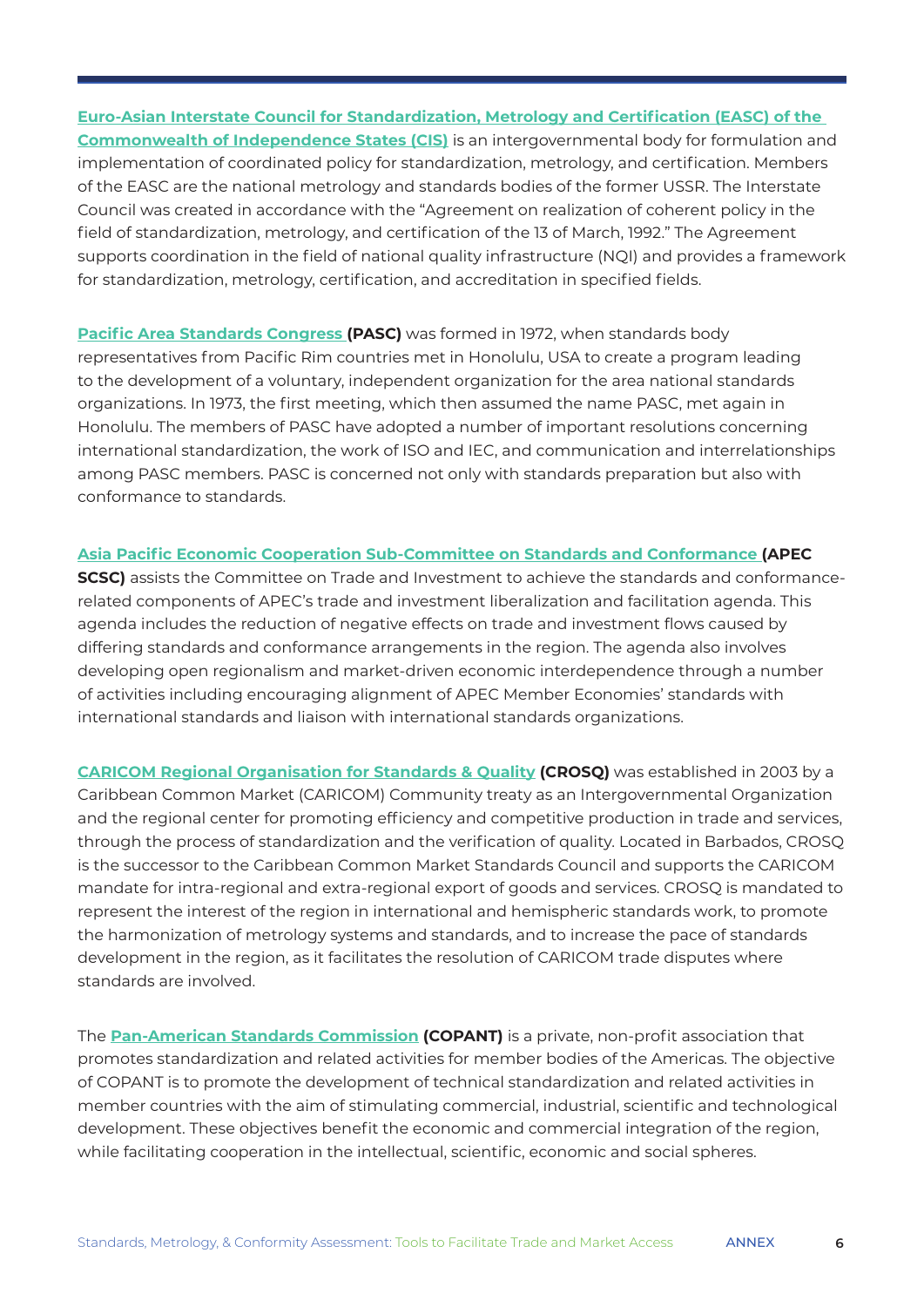#### **News and Publications**

- **[ASTM Standardization News](https://sn.astm.org/) (sn.astm.org):** The official bimonthly covering ASTM's international standardization work, development of ASTM standards, professional perspectives, and the benefit of ASTM standards for governments, industries, consumers, and global trade.
- **[Standards and Competitiveness—Coordinating for Results](https://share.ansi.org/shared documents/News and Publications/Links Within Stories/trade_barriers_report.pdf): Removing Standards-Related** Trade Barriers Through Effective Collaboration, produced by the U.S. Department of Commerce (DOC).
- **[Codex Alimentarius Publications](https://www.fao.org/fao-who-codexalimentarius/publications/en/):** Codex Alimentarius is the preeminent international organization dealing with food safety and fair practices in the food trade. Its food standards, guidelines, and codes of practice contribute to international food trade safety, quality and fairness.
- **[ISO Focus](https://www.iso.org/isofocus/x/)** and **[ISO News:](https://www.iso.org/news.html)** ISO regularly publishes articles and special features on a wide array of international standardization topics.
- **[National Standards Strategy for the United States](https://www.ansi.org/resource-center/publications-subscriptions/usss):** The United States Standards Strategy (USSS) reaffirms the U.S. commitment to a sector-based approach to voluntary standardization activities, both domestically and globally. It established a standardization framework, built upon the traditional strengths of the U.S. system — consensus, openness, and transparency — while emphasizing speed, relevance, and meeting public interests and needs.
- **[The Economic Value of Standardization](https://www.scc.ca/en/about-scc/publications/general/economic-value-standardization-report-presented-scc-conference-board-canada)**: This report examines the impact of standardization on the Canadian economy and was produced by the Standards Council of Canada (SCC). The study involved a review of the standards-oriented economics literature, an empirical analysis of their impact on Canadian labor productivity, a series of interviews, and two case studies.
- **[The WTO eLearning Series](https://wtolearning.csod.com/client/wtolearning/default.aspx):** Online courses on the founding of the WTO, its structure, and agreements.
- **[ISO and Small & Medium Enterprises](https://www.iso.org/iso-and-smes.html):** Information hub on how ISO International Standards can help businesses of any size and sector reduce costs, increase productivity and access new markets.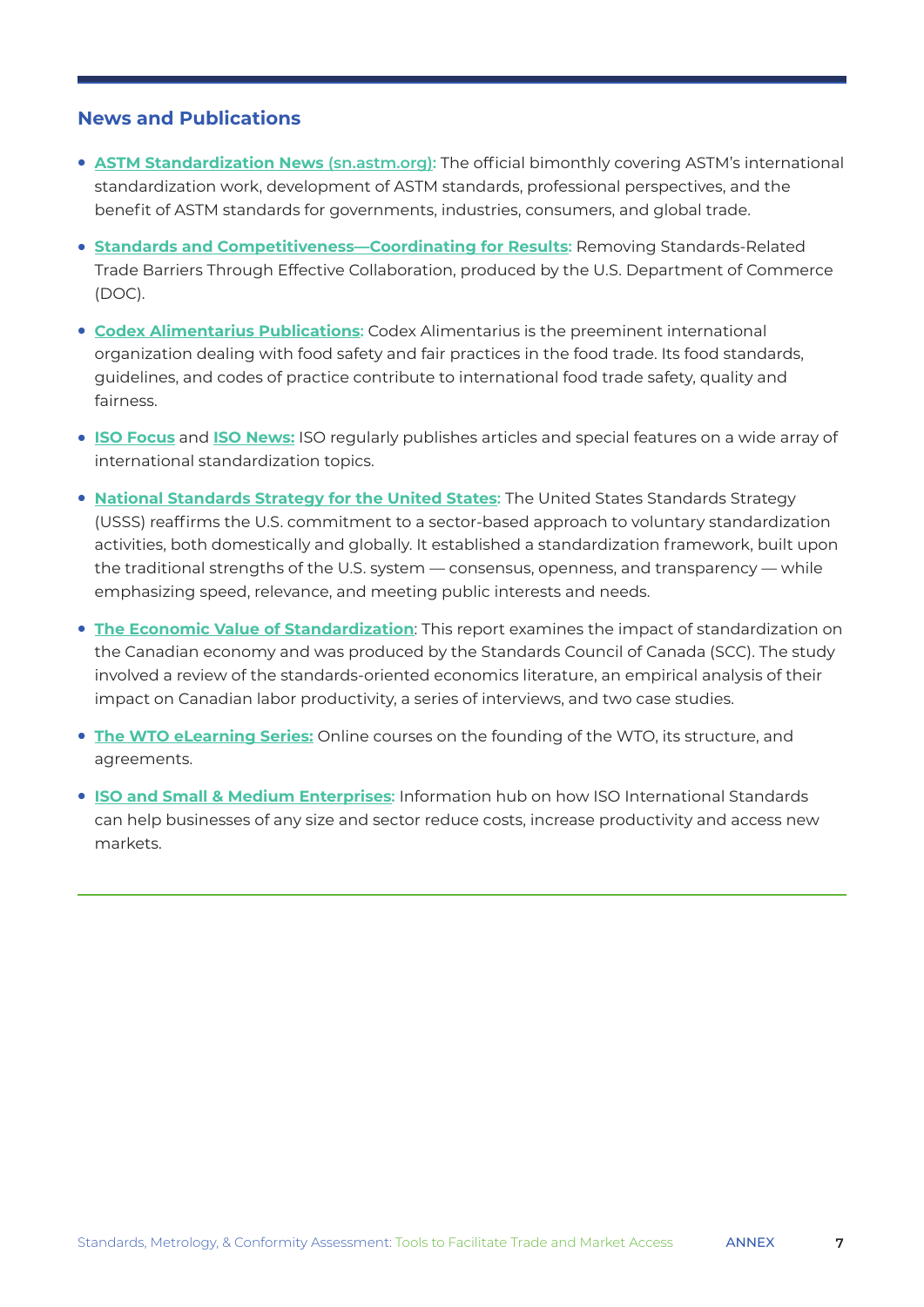# **SECTION 4: METROLOGY**

# **International Metrology Organizations**

#### **Bureau International des Poids et Mesures (BIPM) [www.bipm.org](http://www.bipm.org)**

The task of the BIPM is to ensure worldwide uniformity of measurements and their traceability to the International System of Units (SI). It does this with the authority of the Convention of the Metre, a diplomatic treaty between fifty-one nations, and it operates through a series of Consultative Committees, whose members are the national metrology laboratories of the Member States of the Convention, and through its own laboratory work. The BIPM is an intergovernmental organization established by the Metre Convention, through which Member States act together on matters related to measurement science and measurement standards. The mission of the BIPM is to ensure and promote the global comparability of measurements, including providing a coherent international system of units for:

- **Scientific discovery and innovation,**
- **.** Industrial manufacturing and international trade,
- Sustaining the quality of life and the global environment.
- The unique role of the BIPM is based on its international and impartial character enabling it:
- $\bullet$  To coordinate the realization and improvement of the worldwide measurement system to ensure it delivers accurate and comparable measurement results.
- $\bullet$  To undertake selected scientific and technical activities that are more efficiently carried out in its own laboratories on behalf of Member States.
- To promote the importance of metrology to science, industry and society, in particular through collaboration with other intergovernmental organizations and international bodies and in international forums.

#### **International Organization of Legal Metrology (OIML) [www.oiml.org](http://www.oiml.org)**

An intergovernmental treaty organization whose membership includes [Member States](about:blank) and [Corresponding Members](about:blank) (observer countries). The OIML was established in 1955 to promote global harmonization of legal metrology procedures.

#### **NCSL International (NCSLI) [ncsli.org](http://ncsli.org)**

The world's premier technical organization dedicated to the fields of metrology and conformity assessment. NCSLI currently boasts over 1,200 member organizations. Its mission is to advance technical and managerial excellence in the fields of metrology, measurement standards, conformity assessment, and instrument calibration, as well as test and measurement.

# **Regional Metrology Organizations**

#### **Intra-Africa Metrology System (AFRIMETS) [www.afrimets.org](http://www.afrimets.org)**

Harmonizes metrology activities in Africa. AFRIMETS represents 37 countries in Southern, Eastern, Central, Western and Northwestern Africa. In addition, Nigeria and Cote d'Ivoire participate as individual (Ordinary) members.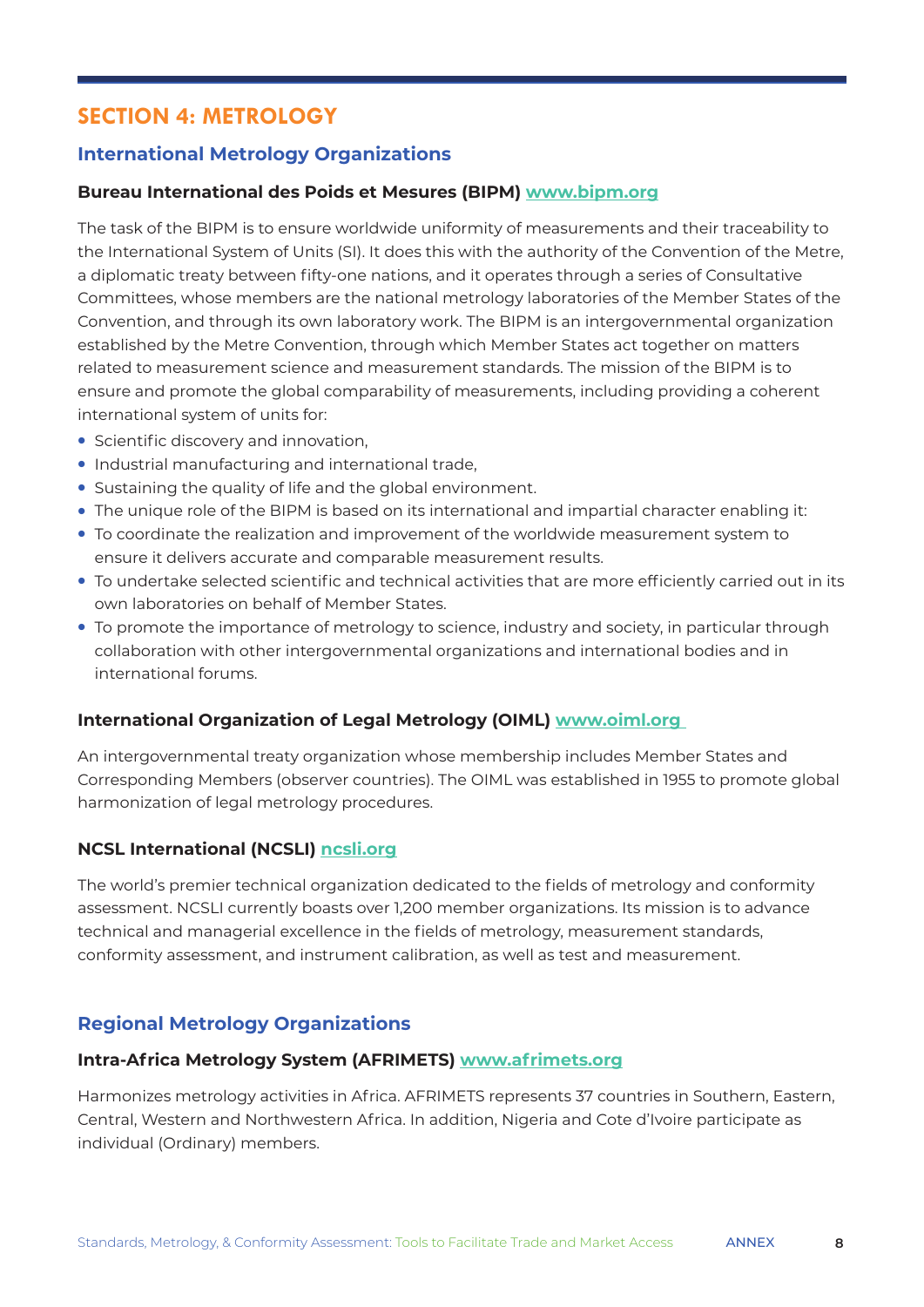#### **Inter-American Metrology System (SIM) [www.sim-metrologia.org](http://www.sim-metrologia.org)**

The Inter-American Metrology System, SIM is the regional organization for metrology in the Western Hemisphere, and consists of the national metrology institutes from 34-member nations represented at the Organization of American States, which acts as its Executive Secretariat.

SIM coordinates its functions based on an organization of five sub-regions that corresponds to the five main economic and commercial groups in the region: NORAMET (North America), CAMET (Central America), CARIMET (the Caribbean), ANDIMET (Andean Group), and SURAMET (South America).

#### **Euro-Asian Cooperation of National Metrological Institutions (COOMET) [www.coomet.org](http://www.coomet.org)**

Founded in 1991 as the regional organization for countries of Central and Eastern Europe and renamed "Euro-Asian cooperation of state metrology institutions" in May 2000. COOMET members include the metrology institutions from Belarus, Bulgaria, Georgia, Germany (associate member), Kazakhstan, Kyrgyzstan, DPR of Korea (associate member), Cuba (associate member), Lithuania, Moldova, Russia, Romania, Slovakia, Uzbekistan, and Ukraine.<sup>1</sup>

#### **European Cooperation in Legal Metrology (WELMEC) [www.welmec.org](http://www.welmec.org)**

WELMEC was founded in June 1990 for the countries of Western Europe. Today, WELMEC extends beyond Western Europe and includes representatives from Central and Eastern Europe. Its aim is to establish a harmonized and consistent approach to European legal metrology.

#### **European Association of National Metrology Institutes [www.euramet.org](http://www.euramet.org)**

The Regional Metrology Organization (RMO) for Europe. Its members are the European NMIs.

#### **Euro-Asian Cooperation of National Metrological Institutions [www.coomet.net](http://www.coomet.net)**

COOMET is a joint forum of metrologists of Euro-Asian region, steadily and effectively working regional metrology organization which successfully fulfils its tasks. Cooperation within COOMET and its results allow its Member Countries to successfully solve metrological issues, which national economies face under the conditions of market globalization.

#### **The Asia Pacific Metrology Programme (APMP) [www.apmpweb.org](http://www.apmpweb.org)**

Primarily responsible for developing international recognition of the measurement capabilities of the region's national and territorial measurement laboratories in the Asia-Pacific. It is the oldest continually operating metrological grouping in the world.

#### **The Asia-Pacific Legal Metrology Forum (APLMF) [www.aplmf.org](http://www.aplmf.org)**

A grouping of legal metrology authorities representing 20 economies from the Asia-Pacific Economic Cooperation (APEC) and across the Pacific Rim. The group aims to coordinate on the development of legal metrology and to promote free trade in the Asian Pacific region by removing technical or administrative barriers in the field of metrology.2

<sup>&</sup>lt;sup>1</sup> Euro-Asian Cooperation of National Metrological Institutions (2021). COOMET. Retrieved from <u><http://www.coomet.org/></u>

<sup>&</sup>lt;sup>2</sup> Asia-Pacific Legal Metrology Forum (2021). APLMF. Retrieved from <u><https://www.aplmf.org/></u>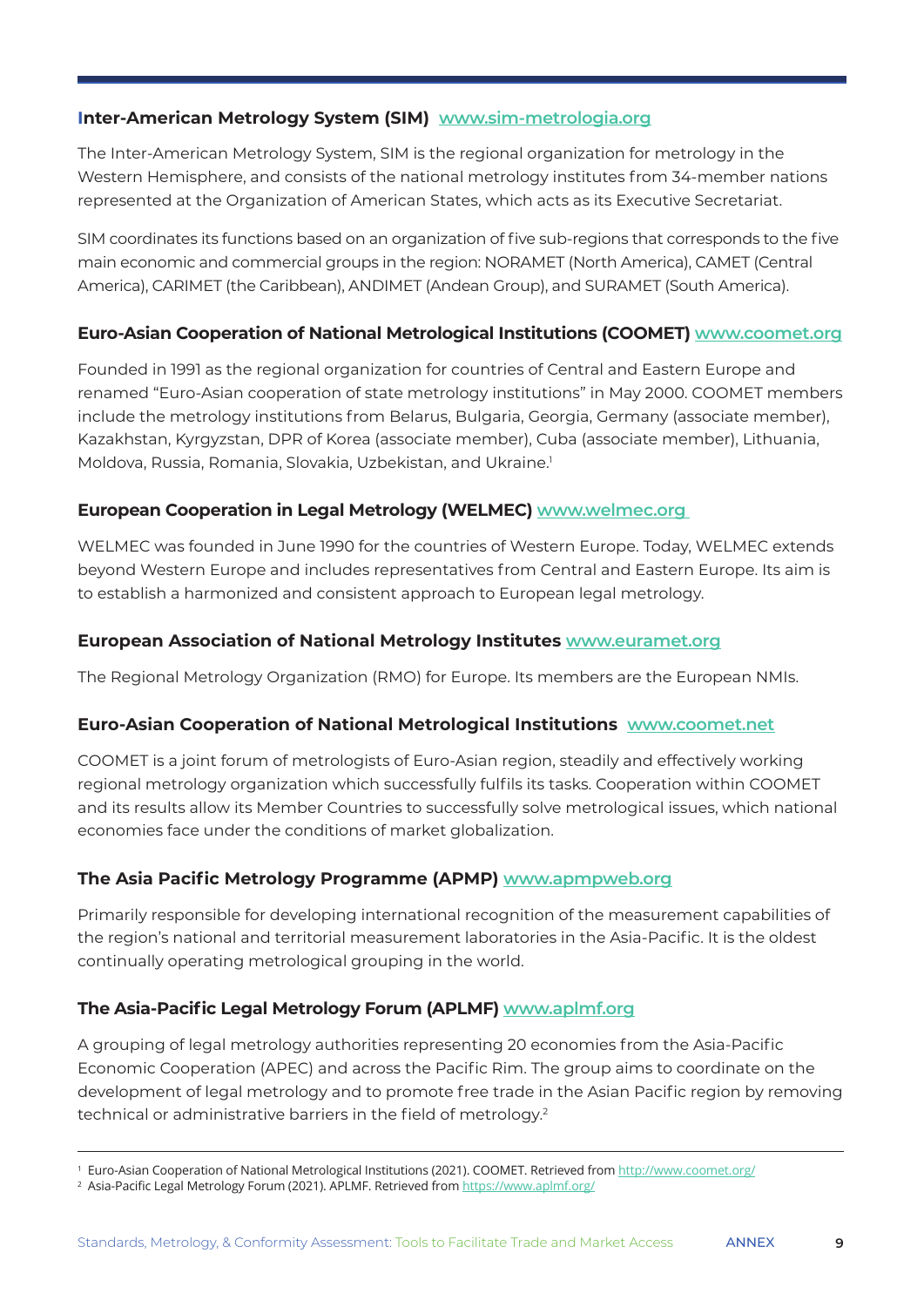# **Supplemental Resources**

#### **NCSL International: Metrologist quarterly magazine [www.ncsli.org](http://www.ncsli.org)**

The NCSL International's publication focusing on people, networking, and members. It includes sections on Learning and Development, an Educator's Corner, Education Outreach, Scholarship Promotion, Lab Tours, Accreditation, and Publication Reviews and Summaries.

# **A2LA/WorkPlace Training (computer-based, interactive metrology training) [www.A2LAWPT.org](http://www.A2LAWPT.org)**

Workplace Training offers a series of computer based interactive training courses. Their goal is to improve measurement quality by increasing the calibration knowledge infrastructure in developing countries. All of the following courses come with complete testing and documentation in the form of a Certificate of Competency.

#### **CALAB – The International Journal of Metrology [www.callabmag.com](http://www.callabmag.com)**

This quarterly published magazine is a resource of current metrology information that contains technical articles, calendar of metrology events, industry and research news, and new products and services.

# **International Vocabulary of Metrology – Basic and General Concepts and Associated Terms [www.bipm.org/en/committees/jc/jcgm/publications](http://www.bipm.org/en/committees/jc/jcgm/publications)**

This document is a terminological dictionary containing designations and definitions from the field of metrology. It covers the basic principles governing quantities and units.

#### **The International Vocabulary of Terms in Legal Metrology (VIML) [viml.oiml.info/en/index.html](http://viml.oiml.info/en/index.html)**

Jointly prepared by seven international organizations (BIPM, the International Electrotechnical Commission [IEC], the International Federation of Clinical Chemistry and Laboratory Medicine (IFCC), ISO, the International Union of Pure and Applied Chemistry (IUPAC), the International Union of Pure and Applied Physics (IUPAP) and OIML). This document identifies general concepts in metrology that form the basic terminology common to various technical disciplines.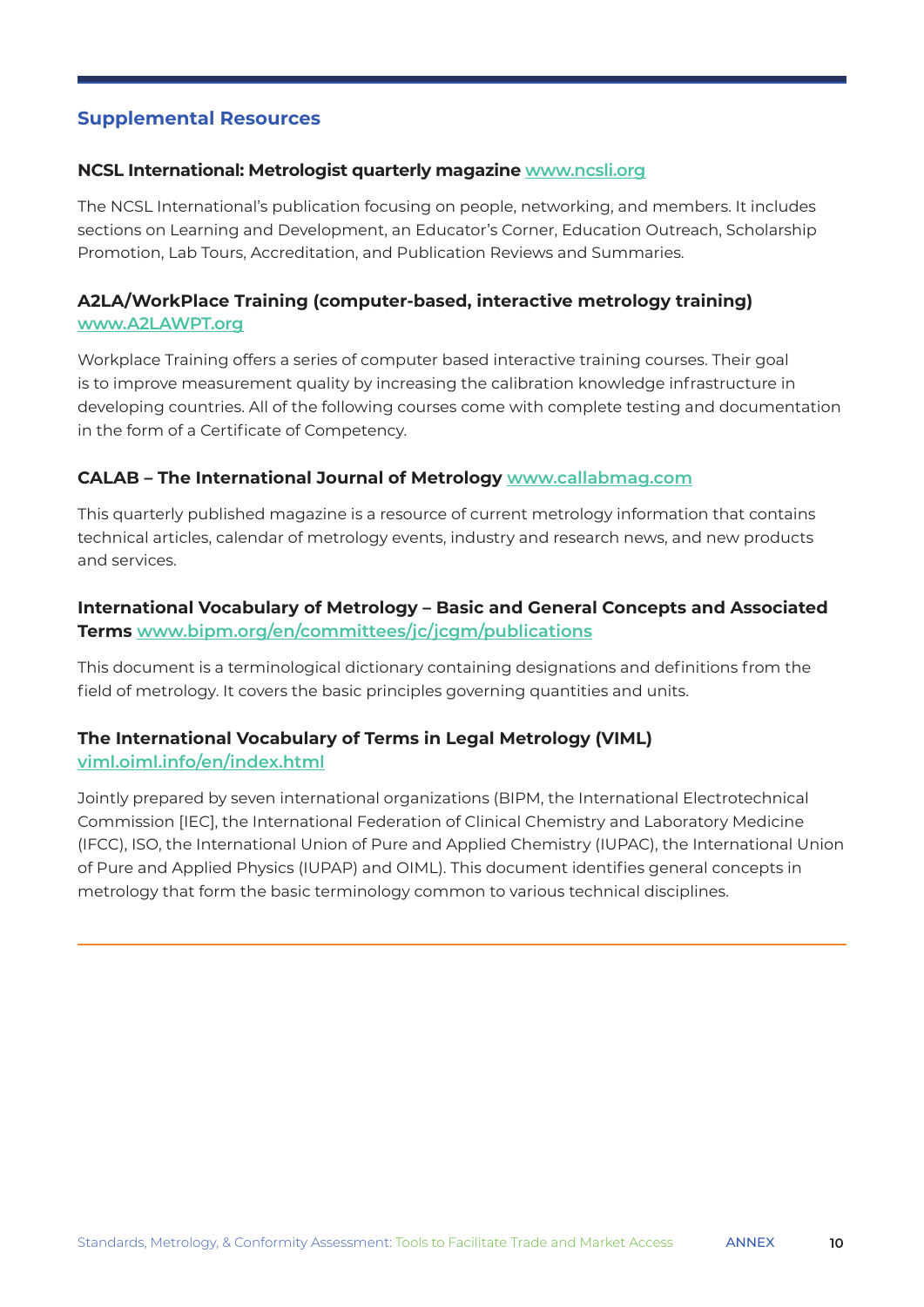# **SECTION 5: CONFORMITY ASSESSMENT**

# **International Conformity Assessment Organizations**

## **International Laboratory Accreditation Cooperation (ILAC) [www.ilac.org](http://www.ilac.org)**

The International Laboratory Accreditation Cooperation (ILAC) is an international cooperation of laboratory and inspection accreditation bodies. ILAC produces a series of publications, all of which can be viewed and downloaded via their website.

## **International Accreditation Forum (IAF) [www.iaf.nu](http://www.iaf.nu)**

The International Accreditation Forum, Inc. (IAF) is the world association of Conformity Assessment Accreditation Bodies and other bodies interested in conformity assessment in the fields of quality management systems, products, services, and personnel. IAF produces reference documents and guides that can be viewed and downloaded via their website. Listed below is a sample of the publications that are available.

# **Regional Conformity Assessment Organizations**

#### **The South African National Accreditation System (SANAS) [www.sanas.co.za](http://www.sanas.co.za)**

The South African National Accreditation System (SANAS) is recognized by the South African government as the single National Accreditation Body that gives formal recognition that laboratories, Certification Bodies, Inspection Bodies, Proficiency Testing Scheme providers and Good Laboratory Practice (GLP) test facilities are competent to carry out specific tasks.

#### **Southern African Development Community Accreditation (SADCA) [www.sadca.org](http://www.sadca.org)**

The Southern African Development Community Accreditation (SADCA), as a regional accreditation structure of SQAM (Standardization, Quality Assurance, Accreditation, and Metrology), was tasked with defining a suitable accreditation infrastructure, enabling organizations in the SADC Member States to access accreditation services from internationally recognized National Accreditation Bodies within their countries, or to from a regional accreditation service called SADCAS.

# **African Accreditation Cooperation (AFRAC) [www.intra-afrac.com](http://www.intra-afrac.com)**

The African Accreditation Cooperation (AFRAC) is a cooperation of accreditation bodies, subregional accreditation cooperations, and stakeholders whose objective is to facilitate trade and contribute to the protection of health, safety, and the environment in Africa and thereby improve Africa's competitiveness.

# **Asia Pacific Accreditation Cooperation (APAC) [www.apac-accreditation.org](http://www.apac-accreditation.org)**

The Asia Pacific Accreditation Cooperation (APAC) was created in 2019 by the amalgamation of two former regional accreditation cooperations – the Asia Pacific Laboratory Accreditation Cooperation (APLAC) and the Pacific Accreditation Cooperation (PAC). APAC manages and expands MRAs among accreditation bodies in the Asia Pacific Region. Members include accreditation bodies, accreditation focal points, and other stakeholders interested in accredited conformity assessment results.